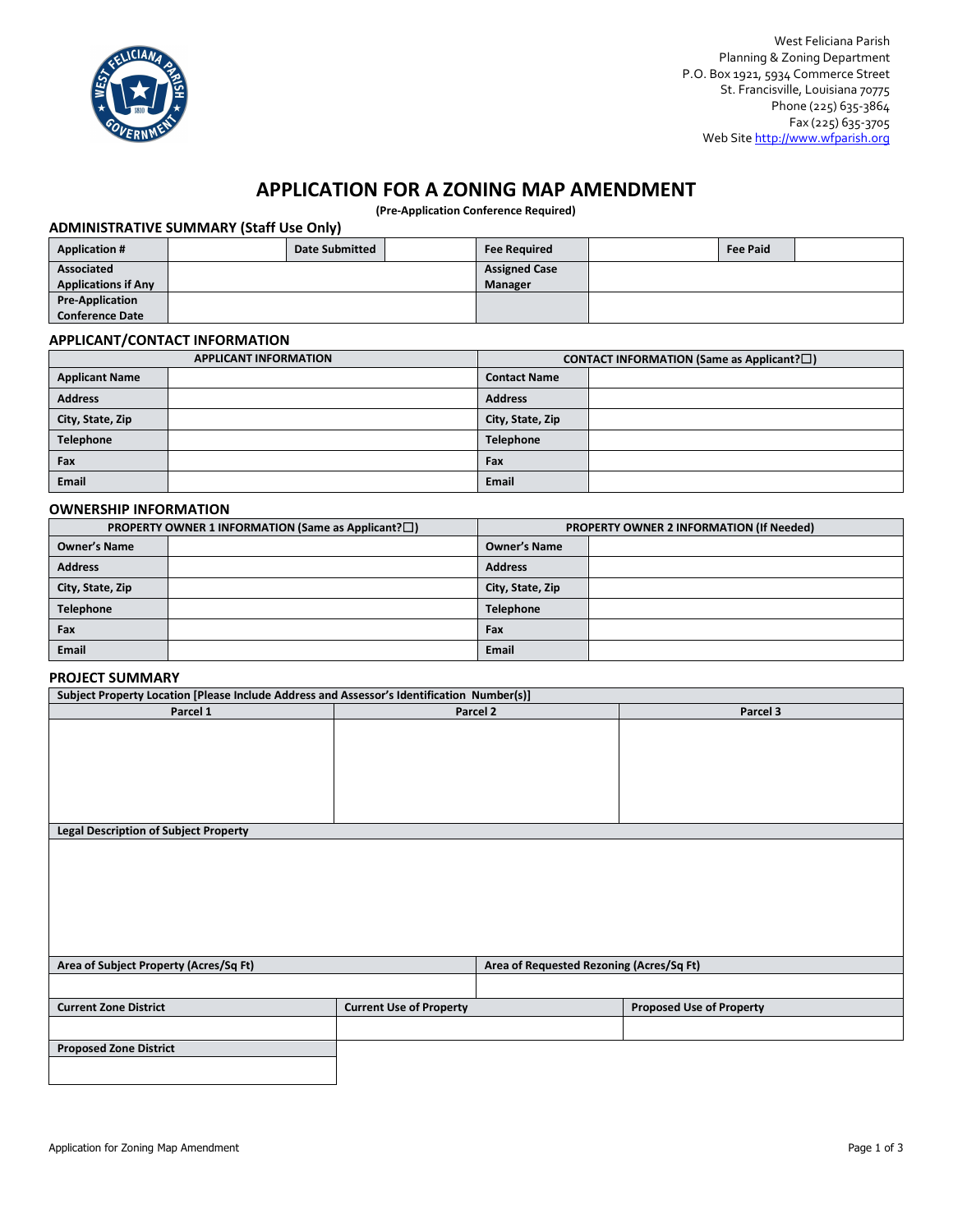| <b>Current Building Type(s)</b>                    |                                                      | <b>Anticipated Building Type (s)</b>                                                                                                                    |  |  |
|----------------------------------------------------|------------------------------------------------------|---------------------------------------------------------------------------------------------------------------------------------------------------------|--|--|
|                                                    |                                                      |                                                                                                                                                         |  |  |
| <b>Source of Utilities</b>                         |                                                      |                                                                                                                                                         |  |  |
| Water                                              | Sewer                                                |                                                                                                                                                         |  |  |
| Reason for the zone change request                 |                                                      |                                                                                                                                                         |  |  |
|                                                    |                                                      |                                                                                                                                                         |  |  |
|                                                    |                                                      |                                                                                                                                                         |  |  |
|                                                    |                                                      |                                                                                                                                                         |  |  |
|                                                    |                                                      |                                                                                                                                                         |  |  |
|                                                    |                                                      |                                                                                                                                                         |  |  |
|                                                    |                                                      |                                                                                                                                                         |  |  |
|                                                    |                                                      | Land use and the development proposed for the subject property. Include the time schedule (if any) for development. (Use additional pages if necessary) |  |  |
|                                                    |                                                      |                                                                                                                                                         |  |  |
|                                                    |                                                      |                                                                                                                                                         |  |  |
|                                                    |                                                      |                                                                                                                                                         |  |  |
|                                                    |                                                      |                                                                                                                                                         |  |  |
|                                                    |                                                      |                                                                                                                                                         |  |  |
|                                                    |                                                      |                                                                                                                                                         |  |  |
|                                                    |                                                      |                                                                                                                                                         |  |  |
| <b>Current Zoning Surrounding Subject Property</b> |                                                      |                                                                                                                                                         |  |  |
| North:                                             | South:                                               |                                                                                                                                                         |  |  |
| East:                                              | West:                                                |                                                                                                                                                         |  |  |
|                                                    | <b>Current Land Use Surrounding Subject Property</b> |                                                                                                                                                         |  |  |
| North:                                             | South:                                               |                                                                                                                                                         |  |  |
| East:                                              | West:                                                |                                                                                                                                                         |  |  |
| -*********                                         |                                                      |                                                                                                                                                         |  |  |

#### **EXHIBITS**

| <b>Owner Information Sheet</b>                                                    | <b>Additional Exhibits If Any:</b> |
|-----------------------------------------------------------------------------------|------------------------------------|
| Maps (vicinity, zoning, floodplains, wetlands others as requested by staff)       |                                    |
| Site Plan (designating primary, side, and service street frontages)               |                                    |
| Parking Plan (Location, number of spaces, reductions, and design and landscaping) |                                    |
| Landscape Plan (including any equivalent alternative landscaping requests)        |                                    |

### **CERTIFICATION AND SIGNATURE**

By my signature below, I certify that the information contained in this application is true and correct to the best of my knowledge at the time of the application. I acknowledge that I understand and have complied with all of the submittal requirements and procedures and that this application is a complete application submittal. I further understand that an incomplete application submittal may cause my application to be deferred to the next posted deadline date.

| Signature of Applicant | Date | Signature of Property Owner's (If not the Applicant) | Date |
|------------------------|------|------------------------------------------------------|------|
|                        |      |                                                      |      |
|                        |      |                                                      |      |